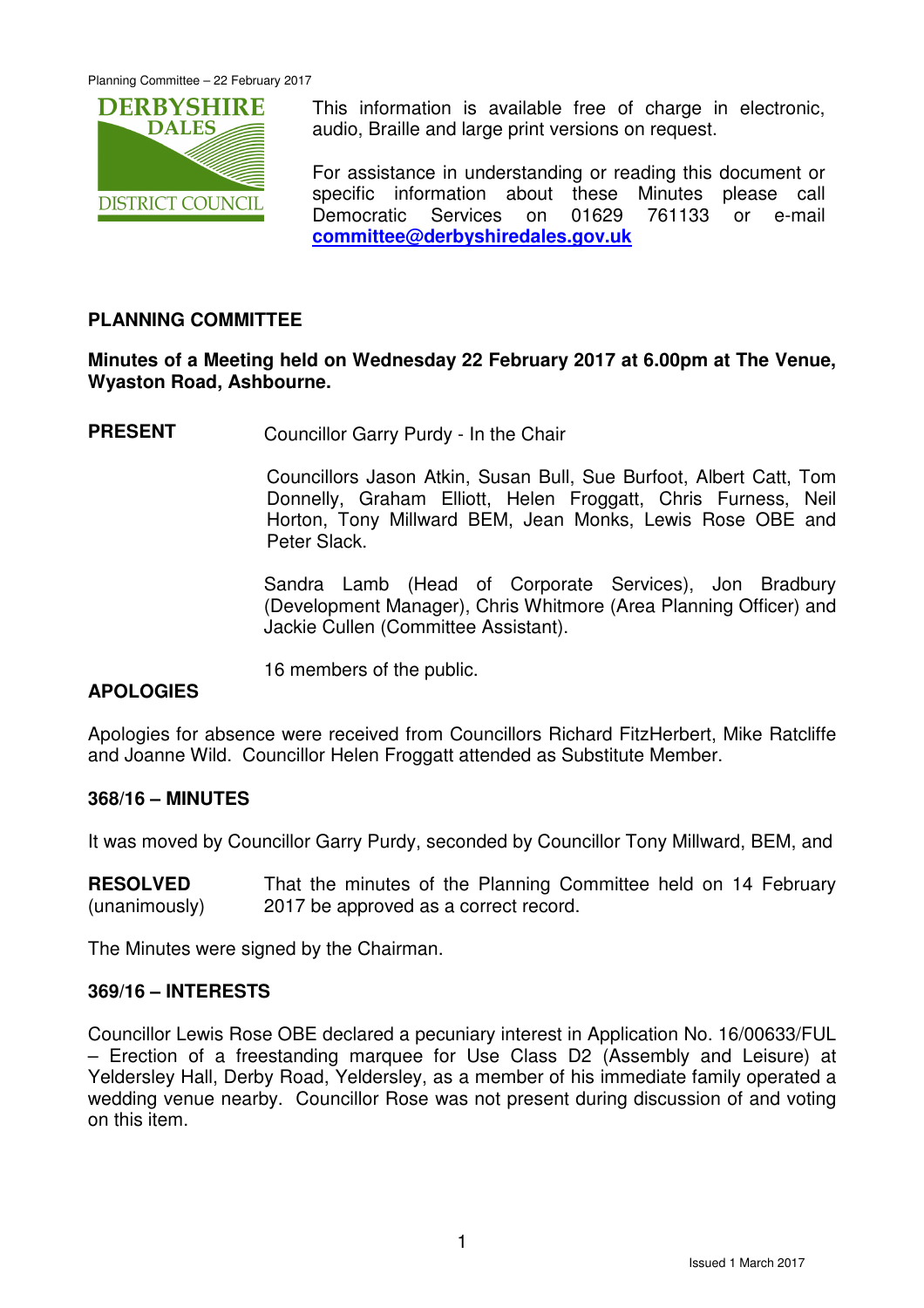### **370/16 – APPLICATION NO. 16/00711/OUT – OUTLINE APPLICATION FOR A RESIDENTIAL DEVELOPMENT OF UP TO 37 DWELLINGS AT LAND ADJACENT TO HILL TOP, DERBY ROAD, ASHBOURNE**

The Committee visited the site prior to the meeting to allow Members to fully assess the impact of the development on the local environment.

In accordance with the procedure for public participation, Councillor Sandra Spencer (Ashbourne Town Council) spoke against the application and Mr Richard Pigott (Agent) spoke in favour of the application.

Due to Members' concerns regarding potential flooding, an extra condition was proposed as follows:-

24. That as part of the Reserved Matters application, full details of existing trees which are to be retained on site must be submitted and agreed prior to commencement of any development.

It was moved by Councillor Peter Slack, seconded by Councillor Albert Catt and

| <b>RESOLVED</b>                             | That planning permission be granted subject to the conditions set out<br>in the report, together with the extra condition as follows:                                                                 |
|---------------------------------------------|-------------------------------------------------------------------------------------------------------------------------------------------------------------------------------------------------------|
| Voting:                                     | 24. That as part of the Reserved Matters application, full details<br>of existing trees which are to be retained on site must be<br>submitted and agreed prior to commencement of any<br>development. |
| For<br><b>Against</b><br><b>Abstentions</b> | 10<br>4<br>0                                                                                                                                                                                          |

The Chairman declared the motion carried.

### **371/16 – APPLICATION NO. 16/00860/FUL – DEMOLITION OF EXISTING DWELLING AND ERECTION OF 8 DWELLINGS AT THE SMITHY, MAIN ROAD, HULLAND WARD**

The Committee visited the site prior to the meeting to allow Members to fully assess the impact of the development on the character and appearance of its surroundings.

Correspondence received after publication of the agenda was distributed at the meeting; this comprised a summary of a further letter of representation received in support of the application.

In accordance with the procedure for public participation, Cllr. Peter Birbeck (Hulland Ward Parish Council) and Mr Stephen Dunning (Local Resident & Neighbour) spoke against the application, and Mr Martin Reid (Agent) spoke in favour of the application.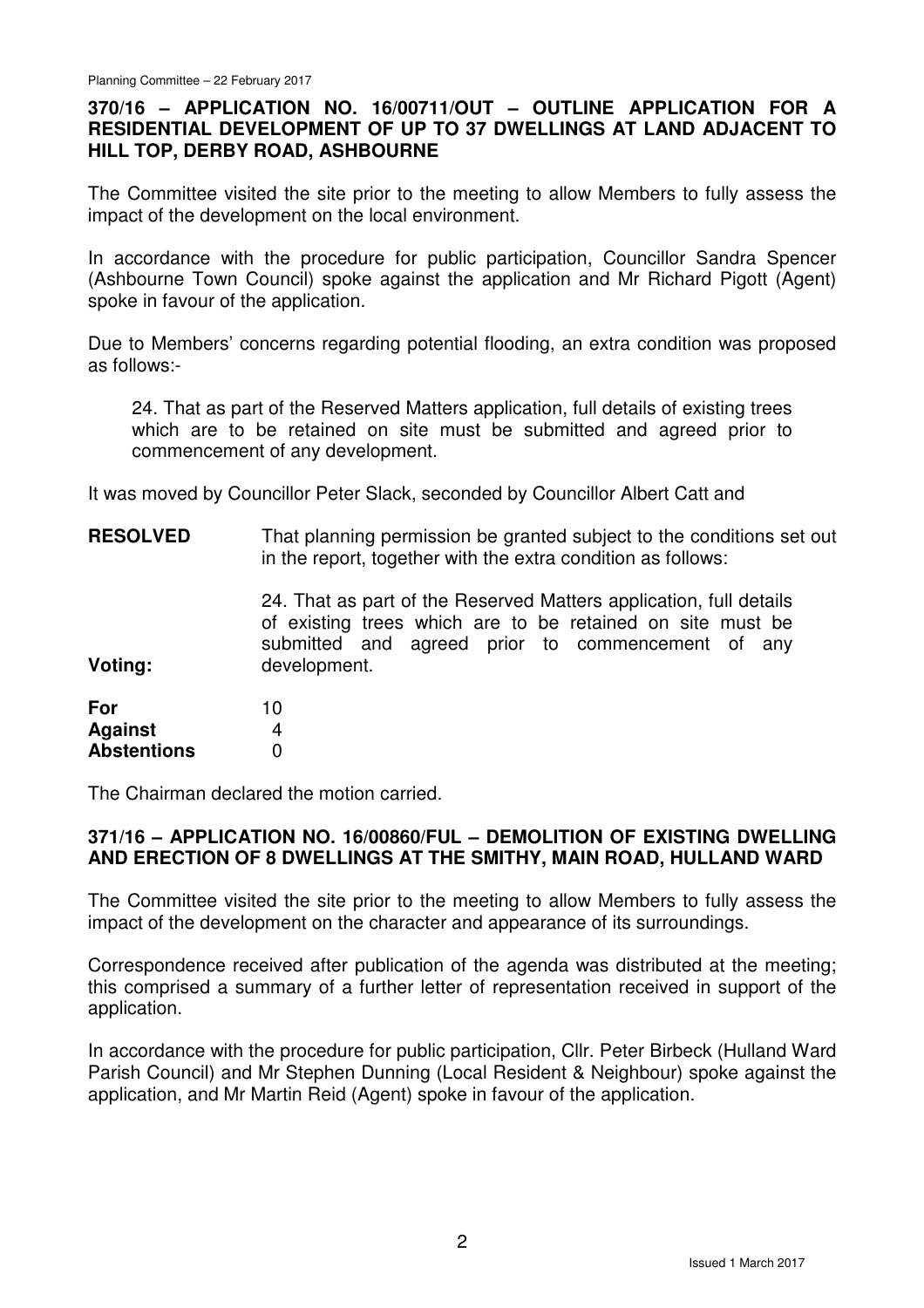It was moved by Councillor Sue Bull, seconded by Councillor Tony Millward BEM and

**RESOLVED** (unanimously) That planning permission be refused for the reasons set out in the report.

### **372/16 – APPLICATION NO. 16/00875/OUT – ERECTION OF UP TO 3 DWELLINGS (OUTLINE) AT THE WOODYARD, 2 OLD MARSTON LANE, DOVERIDGE**

The Committee visited the site prior to the meeting to enable Members to fully assess the impact of the development on the local environment.

It was moved by Councillor Albert Catt, seconded by Councillor Jason Atkin and

**RESOLVED** (unanimously) That Planning Permission be refused for the reasons set out in the report.

### **373/16 – APPLICATION NO. 16/00633/FUL – ERECTION OF A FREESTANDING MARQUEE FOR USE CLASS D2 (ASSEMBLY AND LEISURE) AT YELDERSLEY HALL, DERBY ROAD, YELDERSLEY**

Councillor Lewis Rose OBE left the meeting at 6.50pm prior to discussion of this item.

In accordance with the procedure for public participation, Cllr. John Naylor (Yeldersley Parish Council) and Mr Andrew Bailey (Applicant) spoke in favour of the application.

It was moved by Councillor Albert Catt, seconded by Councillor Peter Slack and

**RESOLVED** (unanimously) That the application be deferred in order to allow further discussions with the applicant on the viability study and scheme of proposed works submitted, to enable the Committee to truly appraise the social and economic benefits against the environmental harm to the setting of a listed building before making a decision.

### **374/16 – INFORMATION ON ACTIVE AND CLOSED ENFORCEMENT INVESTIGATIONS**

It was moved by Councillor Tony Millward BEM, seconded by Councillor Jason Atkin and

#### **RESOLVED**

That the report be noted.

(unanimously)

# **375/16 - APPEALS PROGRESS REPORT**

The Development Manager advised the Committee that a date for the public inquiry in respect of item ref. 16/00095/OUT (Babbs Lane, Doveridge) had been set for  $4<sup>th</sup>$  April 2017.